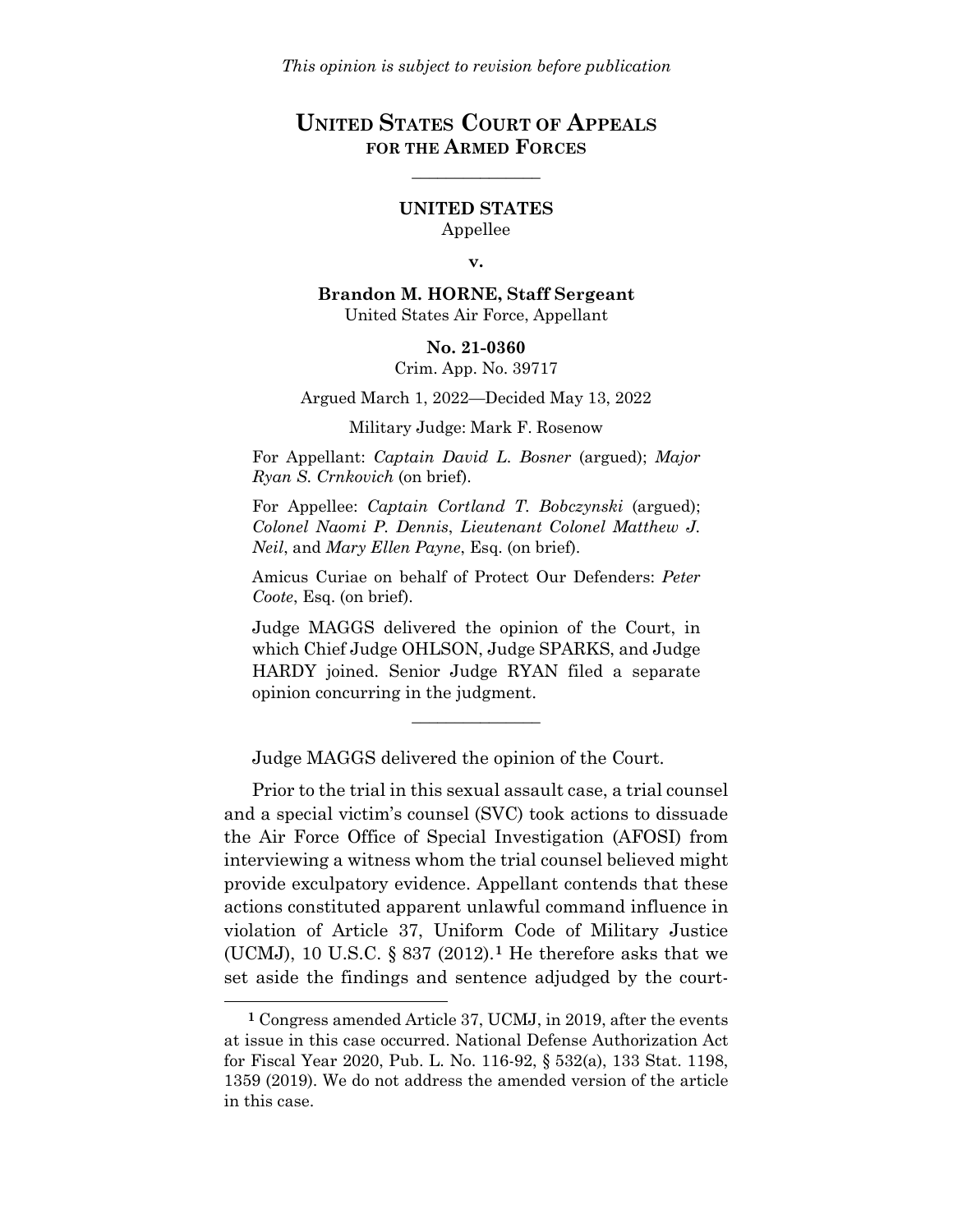martial and dismiss with prejudice the sole charge and specification in this case. Focusing on one requirement for granting relief for apparent unlawful command influence, we granted review of the assigned issue of "[w]hether the conduct of the trial counsel and special victim's counsel created an intolerable strain on the public's perception of the military justice system." After a careful consideration of the record and the arguments of the parties, we conclude the Government has demonstrated beyond a reasonable doubt that the answer is no. Accordingly, Appellant is entitled to no relief under our precedents. *See United States v. Boyce*, 76 M.J. 242, 249–50 (C.A.A.F. 2017) (providing the applicable rules regarding apparent unlawful command influence).

# **I. Background**

In July 2017, while in Germany on temporary duty, Appellant and the victim spent an evening drinking with others on a patio outside the hotel where the victim was staying. At one point during the evening, the victim sent her husband a text message that read: "Falling asleep... I love you babe..[.] text me in the morning." The victim, however, continued to drink with her companions on the patio.

Eventually, the victim returned to her hotel room. Later that night, Appellant knocked on her hotel door, pushed his way into the room, shoved her onto the bed, undressed her, and without her consent penetrated her vagina with his penis. The victim reported the offense the next day and called her husband in the United States and told him what had happened.

An AFOSI agent subsequently made an appointment to interview the victim's husband in October 2017. Before the interview took place, however, the SVC for the victim called the agent. The SVC told the agent that the interview "needed to be cancelled" and that the husband should only be contacted through the SVC.

Around the same time, the SVC also contacted the trial counsel assigned to Appellant's case, and told her that the attempted interview upset the victim and that she was thinking about dropping out of the case altogether. The trial counsel then emailed an AFOSI agent and said that "[f]rom a prosecution standpoint, we do not believe that an [AF]OSI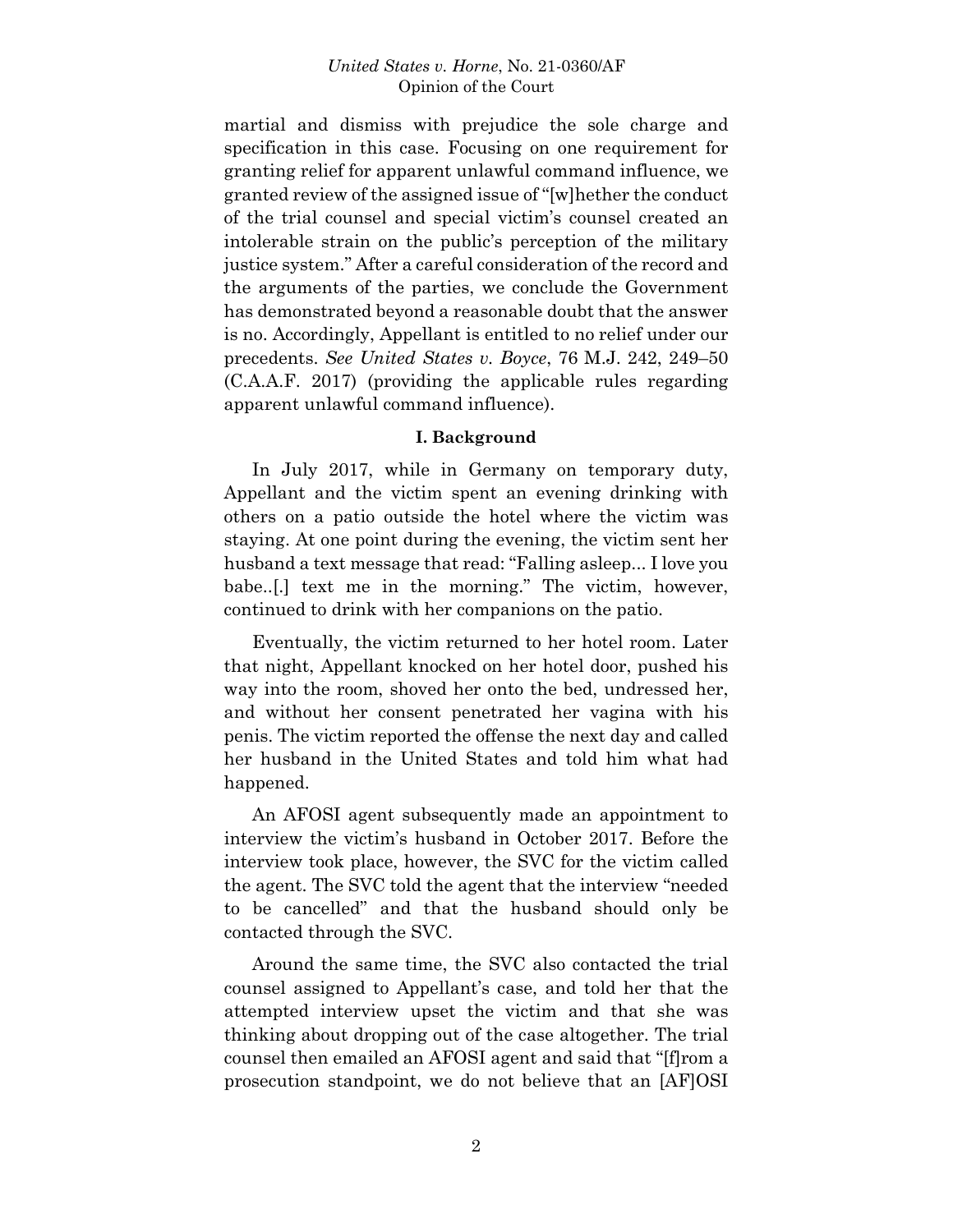interview of the husband is necessary nor relevant enough to outweigh the risk of the Victim dropping out of the process entirely." The AFOSI agent replied that contacting the husband was appropriate for them to do and that an interview was within AFOSI's rights, but AFOSI nevertheless acquiesced in trial counsel's request and did not interview the husband.

In January 2018, while the investigation of the victim's allegations was continuing, the SVC assisted the victim in preparing a sworn statement, and the trial counsel provided the SVC with a slide deck as a reference for charging theories. At one point, the victim emailed a draft of the statement to the SVC asking whether it was "what the legal office [was] looking for." In response, the SVC responded with comments, one of which stated: "If you actually felt the penetration of his penis, please do your best to describe it as you detail the situation." The victim subsequently included the following sentence in her sworn statement: "I felt his penis pushing through my vagina." The trial defense counsel, however, specifically told the military judge: "We are not alleging that the statement was materially altered."

In February 2018, the convening authority referred one charge and specification of sexual assault to a general courtmartial. In May 2019, Appellant filed a pretrial motion to dismiss the charge and specification with prejudice and to suppress the victim's testimony on the basis of unlawful command influence. Appellant asserted that the SVC and trial counsel had collaborated unlawfully to limit the scope of the AFOSI investigation and to shape the victim's testimony. At this point, the trial counsel and the SVC had been released from their roles as attorneys in this case and were replaced by other counsel.

In May and July 2018, the military judge held hearings under Article 39(a), UCMJ, 10 U.S.C. § 839(a) (2018), on the motion. Shortly before the first hearing session, counsel for both parties interviewed the husband. During the hearings, the victim, her husband, the trial counsel, the SVC, and the AFOSI agents all testified. In addition to the facts described above, evidence emerged that the Air Force uses metrics to encourage the timely processing of cases, that three previous sexual assault trials handled by the trial counsel's office had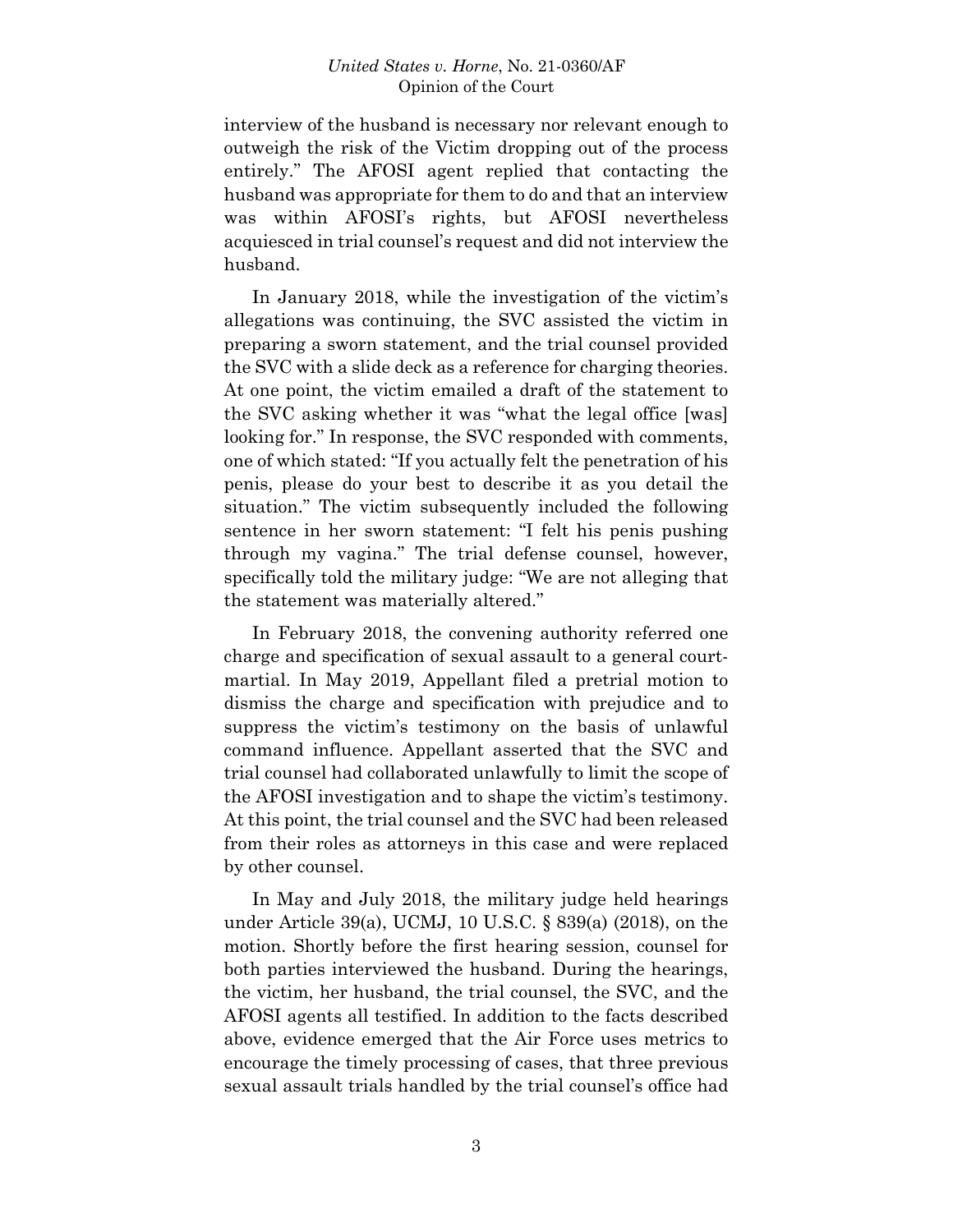resulted in findings of not guilty, and that the trial counsel involved was highly regarded by her superior.

In November 2018, the military judge sent counsel an email briefly announcing that he was denying Appellant's motion to dismiss for unlawful command influence. The trial took place in December 2018. A general court-martial with officer and enlisted members found Appellant guilty, contrary to his plea, of one charge and specification of sexual assault in violation of Article 120, UCMJ, 10 U.S.C. § 920 (Supp. IV 2013–2017). The court-martial sentenced Appellant to be reduced to grade E-4 and to be dishonorably discharged.

After the trial, in May 2019, the military judge supplemented his email ruling on the motion to dismiss with a lengthy written ruling. Two of the military judge's findings of fact were (1) that an "earlier pretrial interview of [the victim's] husband, by either a representative for the government or any member of the defense, would [not] have developed additional information or information contrary to any made available through access to the witness in May 2018" and (2) that there was no "motive to gain some unfair advantage" on the part of the trial counsel. Consistent with his prior email ruling, the military judge concluded: "The defense has not shown some evidence that [unlawful command influence] occurred. Assuming it has, however, the government has demonstrated beyond a reasonable doubt that the facts as presented do not constitute [unlawful command influence] . . . ."

The convening authority approved the adjudged sentence, and the United States Air Force Court of Criminal Appeals (AFCCA) affirmed. *United States v. Horne*, No. ACM 39717, 2021 CCA LEXIS 261, at \*120, 2021 WL 2181169, at \*39 (A.F. Ct. Crim. App. May 27, 2021). In addressing Appellant's argument that the findings and sentence should be set aside and dismissed because of apparent unlawful command influence, the AFCCA "assume[d] for purposes of [its] analysis that [the] combined actions of [the SVC and trial counsel] may constitute 'some evidence' of the appearance of unlawful influence." *Id.* at \*51, 2021 WL 2181169, at \*17. But the AFCCA then concluded that the Government had shown beyond a reasonable doubt that "the alleged unlawful influence did not place an intolerable strain upon the public's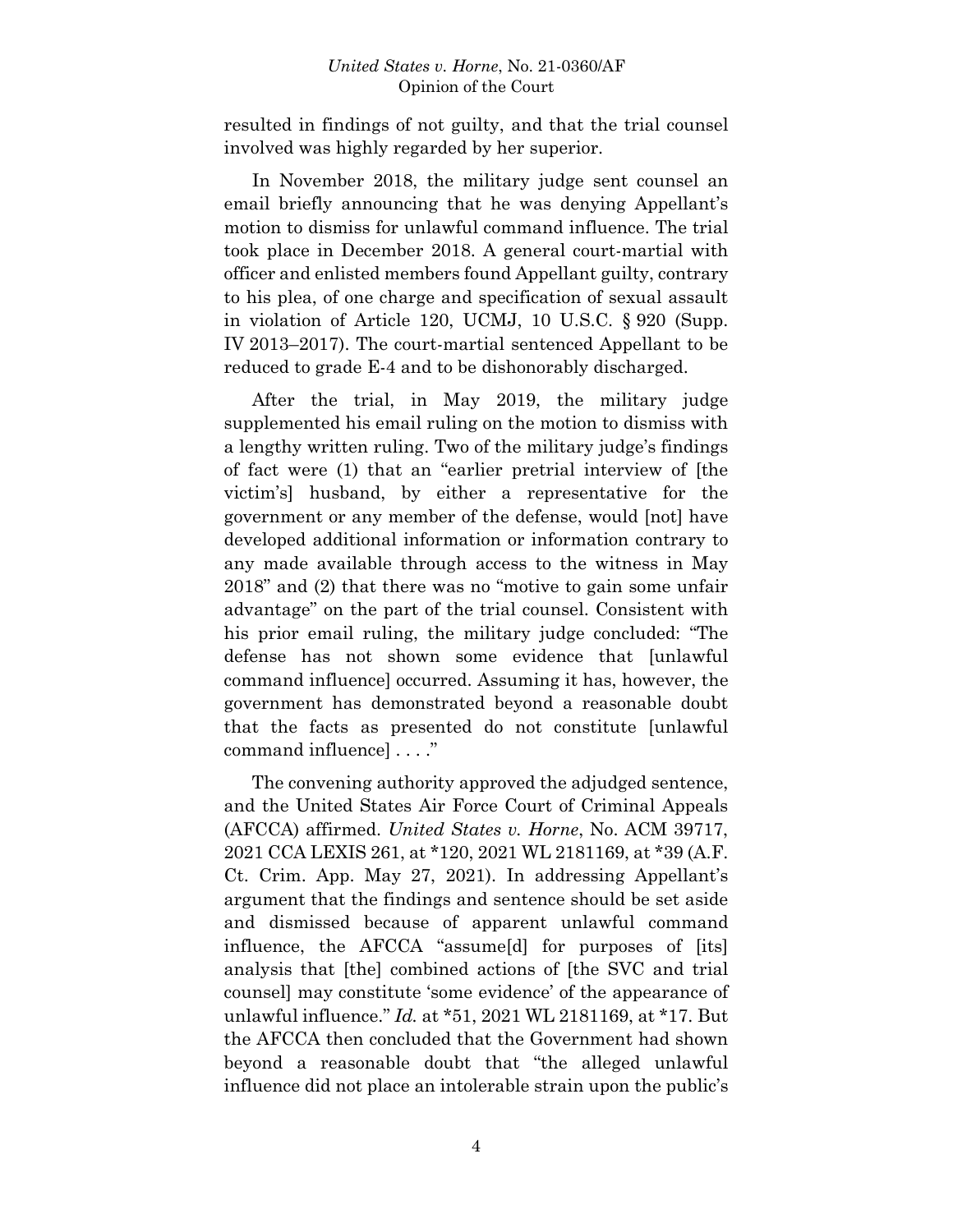perception of the military justice system, and that an objective, disinterested, fully informed observer would not harbor a significant doubt about the fairness of Appellant's court-martial." *Id.* at \*56, 2021 WL 2181169, at \*19 (citing *Boyce*, 76 M.J. at 249–50). One judge dissented from the AFCCA's judgment, concluding that the evidence was factually insufficient to prove Appellant's guilt beyond a reasonable doubt. *Id.* at \*120–21, 2021 WL 2181169, at \*39 (Johnson, C.J., dissenting).

#### **II. Discussion**

### A. Standards of Review and Applicable Law

This Court must accept the military judge's findings of fact unless the findings are clearly erroneous. *United States v. Mosby*, 56 M.J. 309, 310 (C.A.A.F. 2002). "A finding of fact is clearly erroneous when there is no evidence to support the finding, or when, although there is evidence to support it, the reviewing court on the entire evidence is left with the definite and firm conviction that a mistake has been committed." *United States v. Criswell*, 78 M.J. 136, 141 (C.A.A.F. 2018) (citations omitted) (internal quotation marks omitted). This Court reviews de novo the legal question of whether the facts establish apparent unlawful command influence. *United States v. Bergdahl*, 80 M.J. 230, 234 (C.A.A.F. 2020).

This Court has held that the version of Article 37, UCMJ, applicable to this case prohibits both actual and apparent unlawful command influence. *Boyce*, 76 M.J. at 247–49. In this appeal, however, Appellant alleges only apparent unlawful command influence. In *Bergdahl*, this Court concisely described the multistep process for determining whether apparent unlawful command influence occurred and whether an appellant is entitled to relief. This Court stated:

> To make a prima facie case of apparent unlawful command influence, an accused bears the initial burden of presenting "some evidence" that unlawful command influence occurred. *Boyce*, 76 M.J. at 249 (internal quotation marks omitted) (quoting *United States v. Stoneman*, 57 M.J. 35, 41 (C.A.A.F. 2002)). "This burden on the defense is low, but the evidence presented must consist of more than 'mere allegation or speculation.'" *Id.* (quoting *Salyer*, 72 M.J. at 423).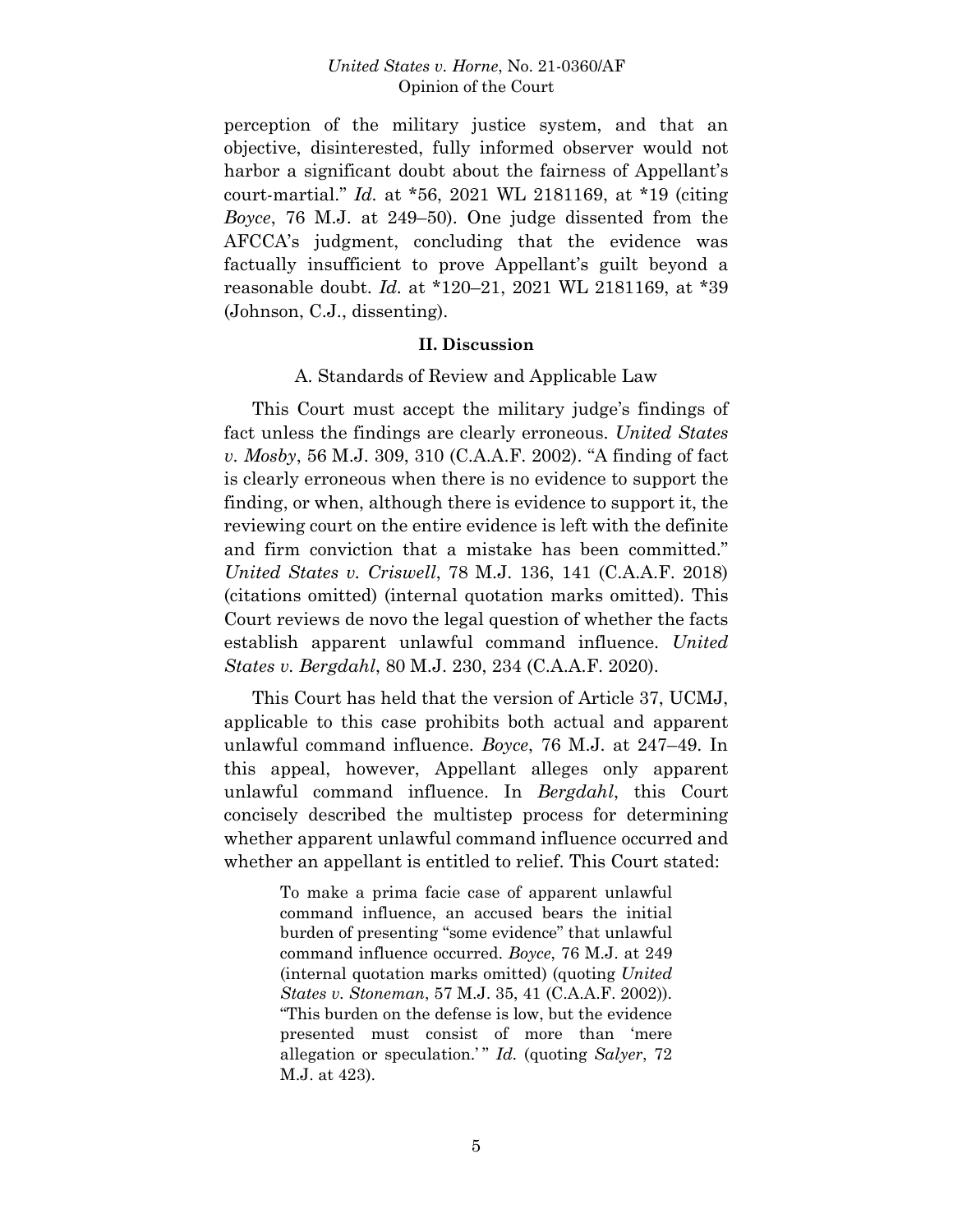Once the accused meets the "some evidence" threshold, the burden shifts to the government to prove beyond a reasonable doubt that either: (a) the "predicate facts proffered by the appellant do not exist," or (b) "the facts as presented do not constitute unlawful command influence." *Id.* (citing *Salyer*, 72 M.J. at 423; *United States v. Biagase*, 50 M.J. 143, 151 (C.A.A.F. 1999)). If the government cannot succeed at this step, it must prove beyond a reasonable doubt that the unlawful command influence "did not place an intolerable strain upon the public's perception of the military justice system and that an objective, disinterested observer, fully informed of all the facts and circumstances, would [*not*] harbor a significant doubt about the fairness of the proceeding." *Id.* at 249 (alteration in original) (internal quotation marks omitted) (citation omitted).

# *Bergdahl*, 80 M.J. at 234.

In *United States v. Proctor*, 81 M.J. 250 (C.A.A.F. 2021), this Court addressed two recurring issues in apparent unlawful command influence cases. These issues are, first, the relevance of prejudice to the accused, and second, the relevance of ameliorative efforts to address the unlawful command influence. *Id*. at 255. The Court explained: "Unlike actual unlawful command influence, a meritorious claim of the appearance of unlawful command influence does not require prejudice to an accused. . . . Instead, the prejudice is what is done to the 'public's perception of the fairness of the military justice system as a whole.' *" Id*. (quoting *Boyce*, 76 M.J. at 248). But that does not mean that prejudice to the accused is irrelevant. The Court in *Proctor* further stated: "A significant factor in determining whether the unlawful command influence created an intolerable strain on the public's perception of the military justice system is whether the 'appellant was not personally prejudiced by the unlawful command influence, or that the prejudice caused by the unlawful command influence was later cured.' " *Id.* (quoting *Boyce*, 76 M.J. at 248 n.5).

In applying the apparent unlawful command influence doctrine, this Court has not required the parties actually to produce what one court has called "credible evidence that any substantial segment of the general population suffered any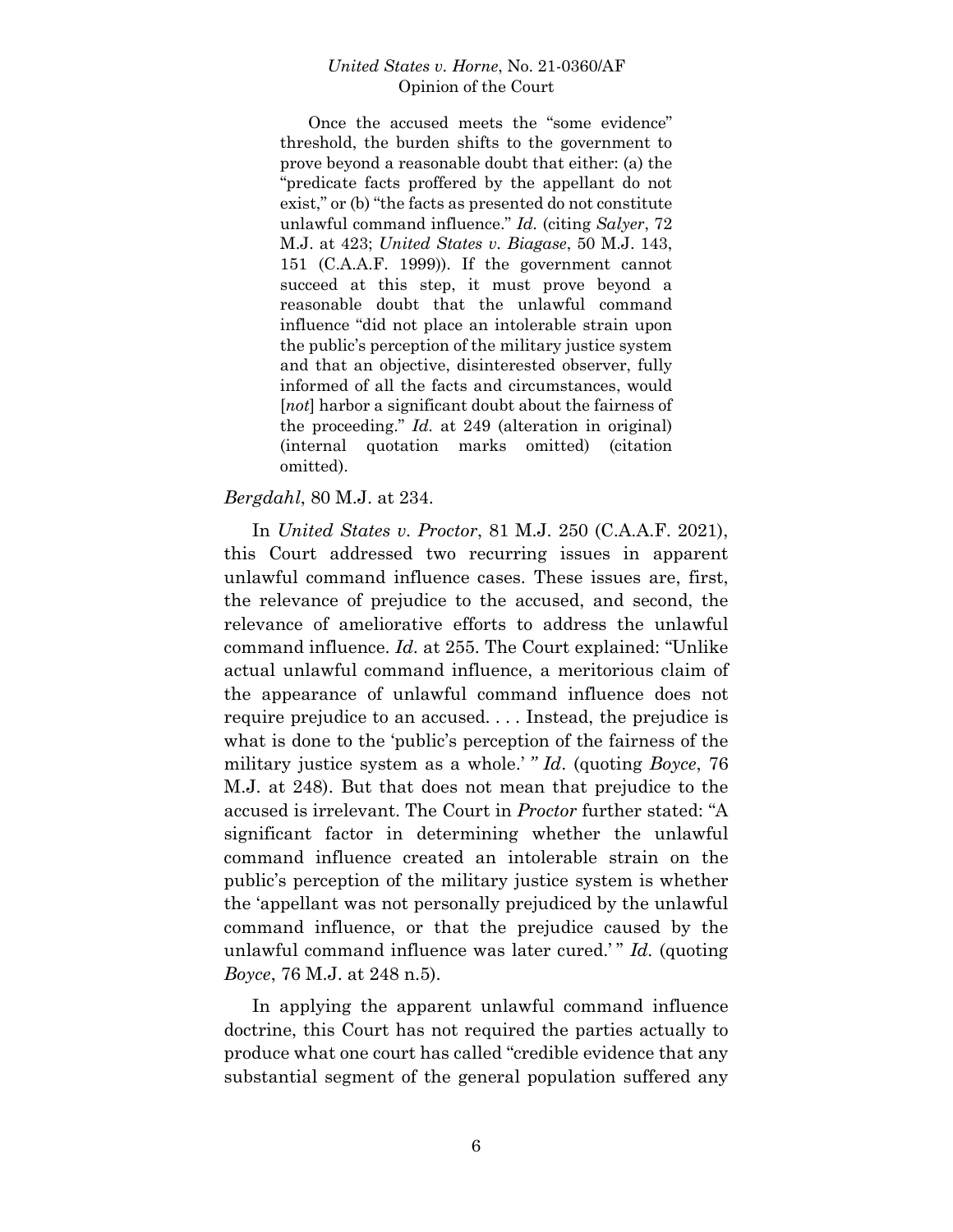loss of confidence in the military justice system." *United States v. Ashby*, No. NMCCA 200000250, 2007 CCA LEXIS 235, at \*96, 2007 WL 1893626, at \*31 (N-M. Ct. Crim. App. June 27, 2007), *aff'd* 68 M.J. 108 (C.A.A.F. 2009), *cert. denied* 559 U.S. 940 (2010). Instead, the Court simply has assessed the aggravating and mitigating facts and circumstances and then decided, in its own estimation, whether the Government's conduct "place[d] an intolerable strain upon the public's perception of the military justice system." *Boyce*, 76 M.J. at 249 (internal quotation marks omitted) (citation omitted). Amicus Protect Our Defenders criticizes the objectivity and propriety of this practice, suggesting that the apparent unlawful command influence doctrine in reality may be "simply a cover for a military judge to rule in accordance with his own personal views on the fairness of a court-martial." Whatever the merits of this criticism, we do not consider the issue now because the parties do not challenge our precedent in this case but instead simply disagree about the application of the current doctrine.

# B. Analysis

In this case, the Government makes no effort to dispute that Appellant has made a prima facie case of apparent unlawful command influence. The Government also does not assert that it can prove beyond a reasonable doubt either that the predicate facts do not exist or do not constitute unlawful command influence. Instead, the Government focuses only on the final step in the apparent unlawful command influence analysis described above. Relying on our decision in *Proctor*, 81 M.J. at 257, and consistent with the assigned issue in this case, the Government asserts that this Court can resolve the case "solely based on whether the government has proven beyond a reasonable doubt that the conduct at issue did not place an intolerable strain on the public's perception of the military justice system."

The Government cites five facts and circumstances in support of its position that we consider the most persuasive. The Government asserts: (1) the parties fully litigated the unlawful command influence issue before trial; (2) the trial counsel and SVC were released from their roles in the case before trial; (3) the Government disclosed all written communications related to the alleged unlawful influence; (4)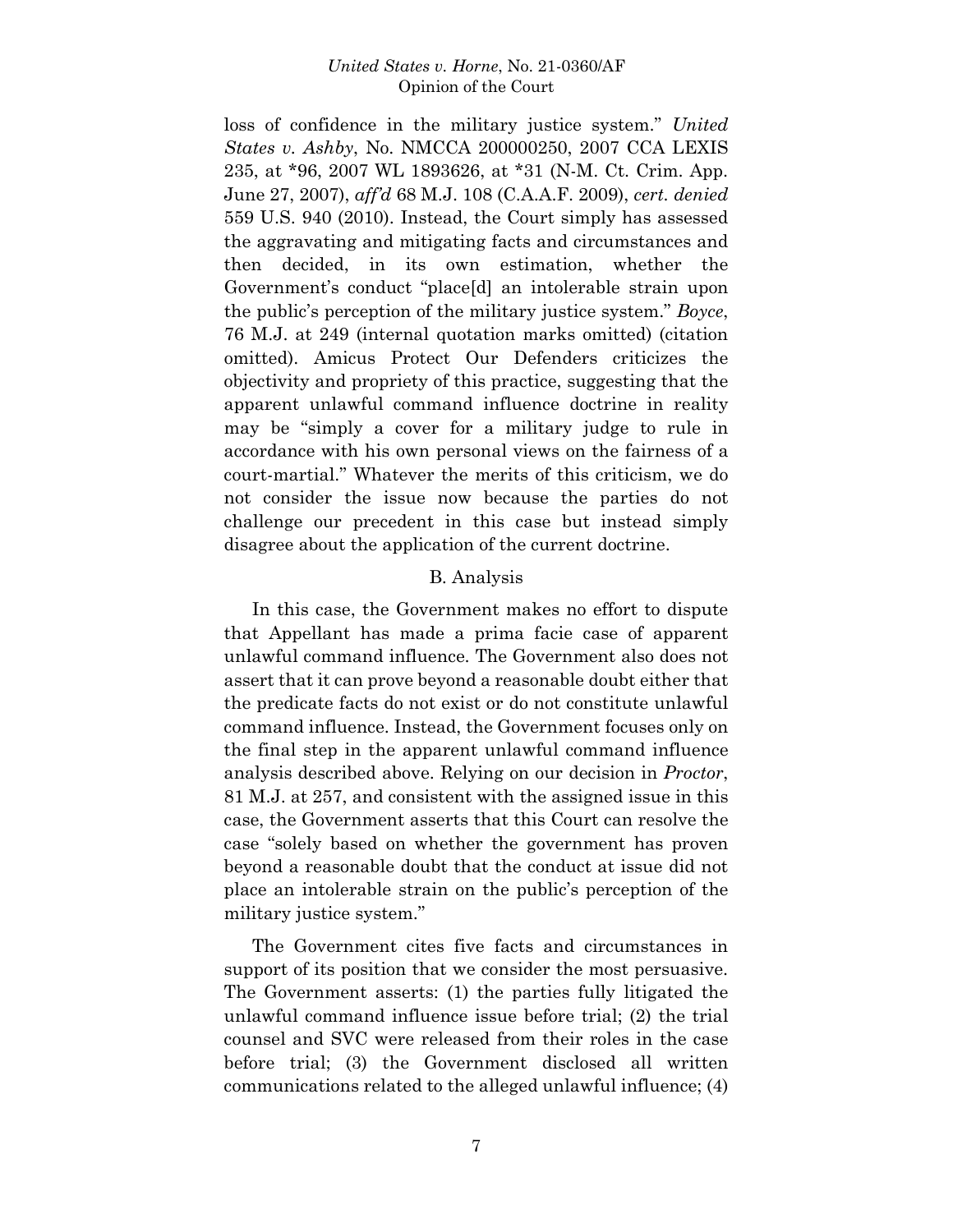the military judge found that the trial counsel did not have an intent to gain an advantage; and (5) the military judge found that the actions to discourage the AFOSI investigations ultimately did not cause Appellant any personal prejudice. The Government contends that these and other facts and circumstances establish beyond a reasonable doubt that the conduct of the trial counsel and SVC did not place an intolerable strain on the public's perception of the military justice system.

Appellant disagrees, identifying in its briefs at least fifteen facts and circumstances that Appellant believes prevent the Government from meeting its high burden of proof. The matters cited by Appellant include: (1) the trial counsel's "intentional abandonment of evidence believed to be exculpatory in nature"; (2) the trial counsel's improper "influence over an independent investigative agency"; (3) the involvement of "judge advocates—persons who should know better" in the misconduct; (4) the trial counsel's ceding of the Government's "sovereign authority to the SVC and the named victim to determine which witnesses to interview"; (5) the manner in which the SVC leveraged his role "to become the most influential decision maker in what is statutorily designed to be a commander-driven military justice system"; (6) the "highly politicized climate surrounding sexual assault in the military"; (7) the "significant" role of "Article 120, UCMJ, litigation . . . within the Armed Forces"; (8) the "lack of . . . protections to check prosecutorial overreach" in the military justice system; (9) the "arbitrary [case] processing metrics . . . used to bolster officer performance reports" in the Air Force JAG Corps; (10) the "nominal" remedial actions taken by the Government in response to the misconduct; (11) the dissenting opinion at the AFCCA on the issue of the factual sufficiency of the evidence against Appellant; (12) the "prosecuting legal office's lack of a sexual assault conviction in the two years leading up to Appellant's case" and trial counsel's "involvement in those acquittals"; (13) the improper collaboration of the trial counsel and special victim's counsel "regarding the substance of the named victim's sworn witness statement"; (14) the departure from the norm that "charging decisions are typically made *after* review of the evidence"; and (15) the appearance that the "purpose and timing of the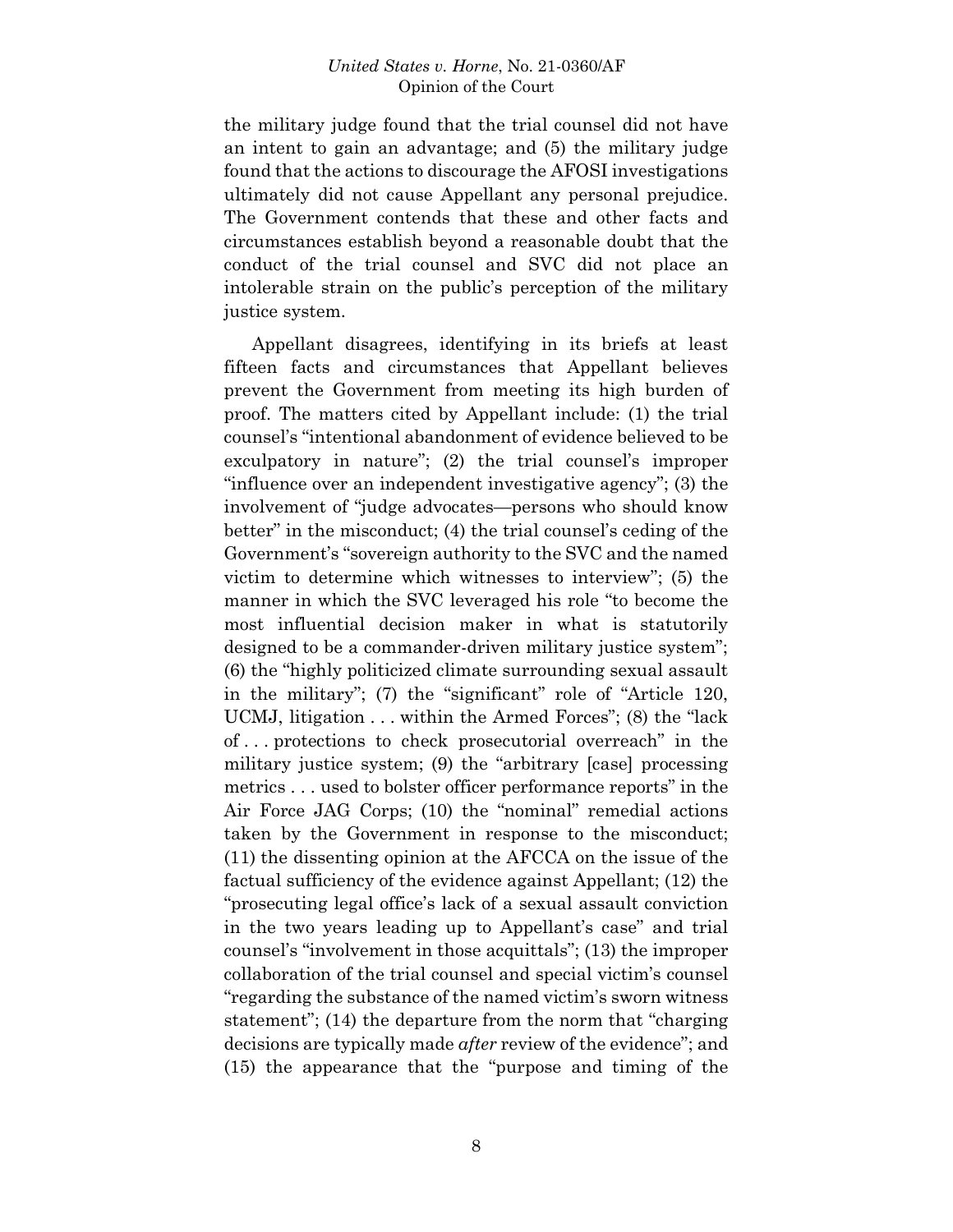[military judge's] written ruling primarily served as insulation against appellate scrutiny" Appellant contends that these facts and circumstances taken together establish at least a reasonable doubt about whether the conduct at issue created an "intolerable strain" on the public's perception of the military justice system.

Before assessing the merits of the parties' respective positions, we first commend both parties for advancing specific arguments with respect to the "intolerable strain" element of the apparent unlawful command influence doctrine. Under our precedent, we must consider "all the facts and circumstances" in determining whether apparent unlawful command influence occurred and whether the Appellant is entitled to relief. *Boyce*, 76 M.J. at 249 (internal quotation marks omitted) (citation omitted). Without specific arguments highlighting aggravating and mitigating facts and circumstances, any review of these issues would be very difficult.

Turning to the merits, we agree that some of the facts and circumstances that Appellant has identified would harm the public's perception of the military justice system. Indeed, matters (1) through (5) generally concern a point that the Government itself concedes in its brief, namely, that the efforts of trial counsel and SVC "to discourage law enforcement agents from interviewing [the victim's husband]—an outcry witness—were unwise and inadvisable" because neither side "benefits when [AF]OSI fails to fully investigate a case." We also specifically agree that trial counsel, as a judge advocate, should have known better than to discourage an AFOSI investigation into potentially exculpatory evidence.

We cannot agree, however, that all the facts and circumstances that Appellant has asserted carry much weight. Matters (6) through (9) concern general features of the military justice system that have little if any relevance to the question of whether the conduct of those involved in this case created an intolerable strain on the public's perception of the military justice system. Although matters (10) through (12) are more case-specific, they are marginal in significance. In raising matters (13) and (14), Appellant implies that the victim was improperly influenced when preparing her sworn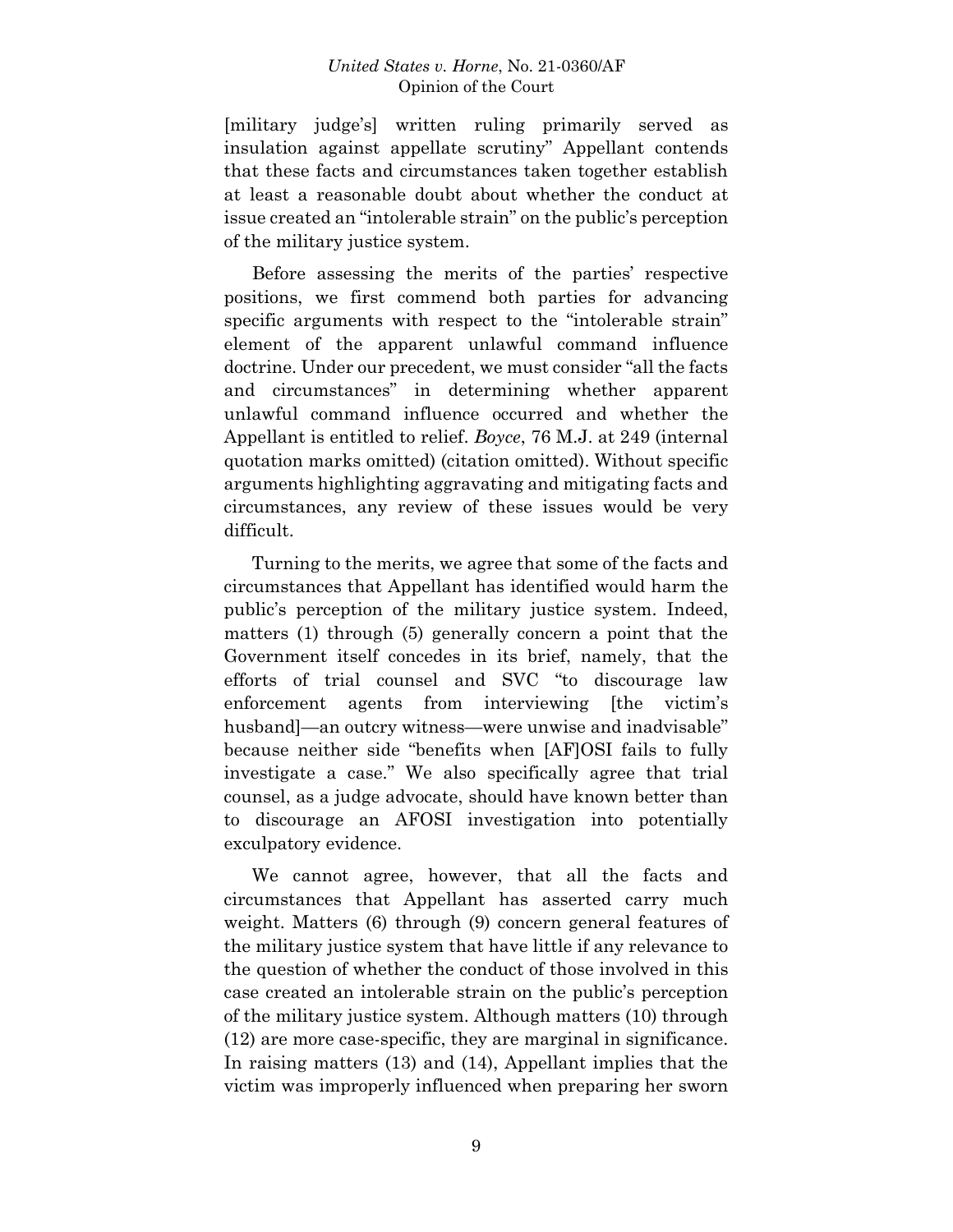statement. But the aggravating force of this suggestion is undercut in our view because trial defense counsel specifically told the military judge: "We are not alleging that the statement was materially altered." Finally, the record provides no basis for the suggestion in matter (15) that the military judge issued his post-trial written ruling on the unlawful command influence issue "primarily . . . as insulation against appellate scrutiny."

Given that at least some of the facts and circumstances that Appellant has cited are validly characterized as prejudicial to the military justice system, the question is then whether the Government has met its burden to establish beyond a reasonable doubt that the conduct of the trial counsel and SVC did not place an intolerable strain on the public's perception of the military justice system. We believe that it has. As the Government asserts, the full litigation of Appellant's allegations before trial reflected well on the military justice system. The litigation showed that the military judge realized the importance of resolving the matter before trial. All the relevant parties—the victim, her husband, the trial counsel, the special victim's counsel, and the AFOSI agents—testified about what happened. The military judge entertained extensive briefing and argument on the question and granted two of Appellant's requested remedies. Fair process of this kind, especially when undertaken in advance of trial, may largely if not completely prevent the appearance of unlawful command influence from placing a strain on the military justice system. In this regard, the present appeal is notably different from *United States v. Riesbeck*, 77 M.J. 154, 159 (C.A.A.F. 2018), where the military judge dismissed an allegation of unlawful command influence, "blithely asserting the issues could be worked out on appeal rather than actually investigating the allegation."

We also agree with the Government that the release of the original trial counsel and the original SVC was a significant not merely "nominal"—ameliorative measure. Because no one else was responsible for their conduct, their release surely helped the public perception of the military justice system. And while certainly true—in Appellant's words—that judge advocates "should [have] know[n] better," the military judge found as a fact that trial counsel did not have an intent to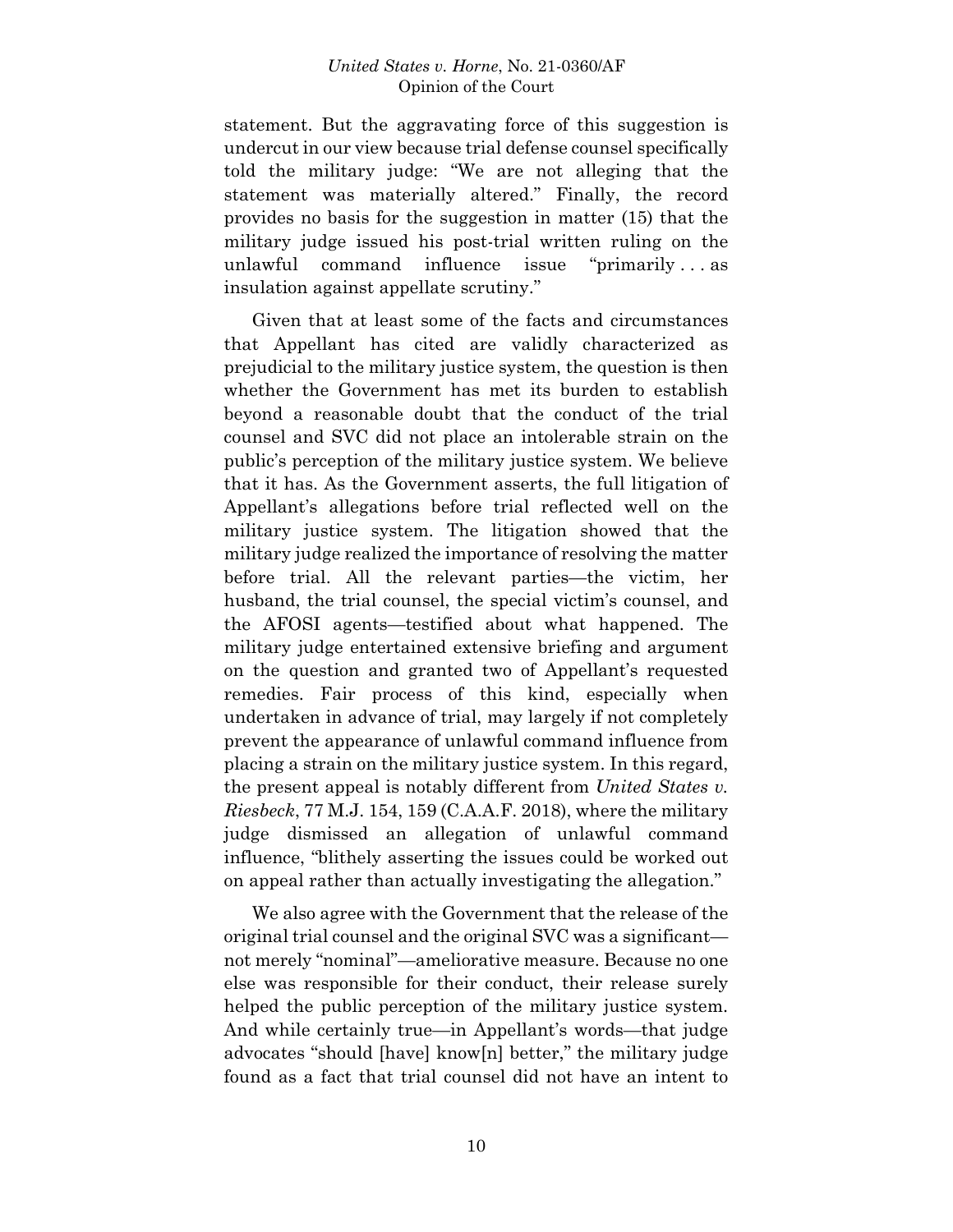gain an advantage. Because the wrongful acts were not coupled with an improper motivation, the public would likely see them more as very regrettable mistakes but nothing worse. Mistakes of this kind may lessen confidence in the military justice system, but in this instance we think that they fall short of creating an intolerable strain.

Finally, the military judge determined that the actions of the trial counsel and the SVC did not cause personal prejudice. Although the investigation was initially delayed, ultimately AFOSI did interview the victim's husband. As explained above, this Court has held that "unlike actual unlawful command influence where prejudice to the accused is required, no such showing is required for a meritorious claim of an appearance of unlawful command influence." *Boyce*, 76 M.J. at 248. But the lack of personal prejudice is still a "significant factor in determining whether the unlawful command influence created an intolerable strain on the public's perception of the military justice system." *Proctor*, 81 M.J. at 255.

Appellant argues that the military judge's finding that Appellant suffered no personal prejudice is clearly erroneous. Appellant contends that memories fade over time and he gives a concrete example. Appellant notes that the husband recalled talking to his wife in March 2018 but did not remember this two months later in May 2018. Appellant states: "This suggests—if he truly forgot anything—the loss of memory occurred between March 2018 and May 2018, directly undermining the military judge's finding that any earlier interview would not have been helpful." Appellant's suggestion and supposition are insufficient to demonstrate that the military judge's finding of fact was clearly erroneous. We can find clear error only when there is "no evidence to support the finding" by the military judge or when, upon reviewing all the evidence, we are "left with the definite and firm conviction that a mistake has been committed." *Criswell*, 78 M.J. at 141 (internal quotation marks omitted) (citation omitted). That is not the case here.

Neither unlawful command influence nor the appearance of unlawful command influence should occur in the military justice system. When it has occurred, the Government may take immediate steps to reduce prejudice to the accused and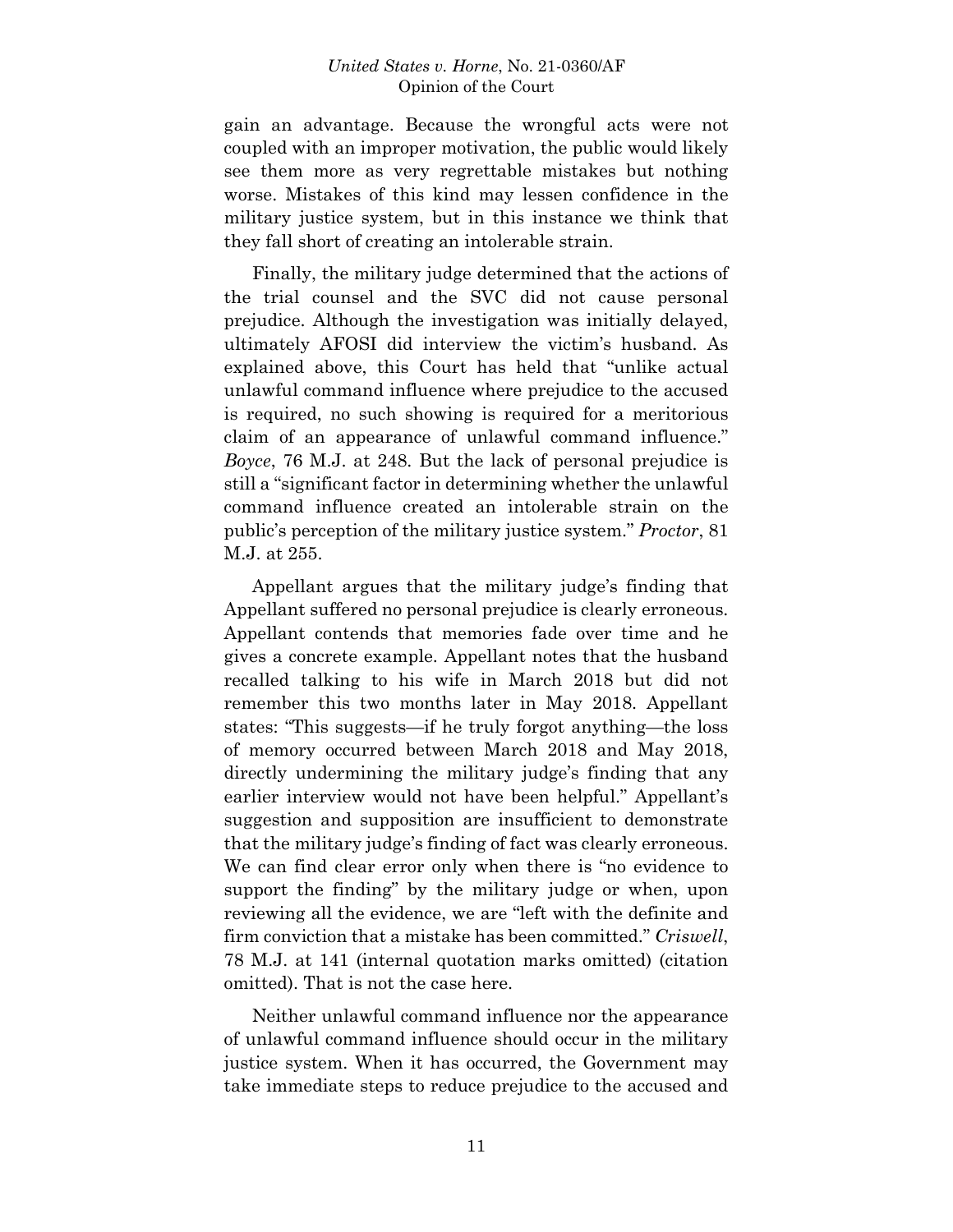to ameliorate the situation.**[2](#page-11-0)** Precisely that occurred here. Accordingly, despite the valid aggravating facts and circumstances that Appellant has emphasized, the Government has convinced us beyond a reasonable doubt that the conduct of the Government ultimately did not create an intolerable strain on the public's perception of the military justice system.

# **III. Conclusion**

This Court answers the assigned issue in the negative. The judgment of the United States Air Force Court of Criminal Appeals is affirmed.

 $\overline{a}$ 

<span id="page-11-0"></span>**<sup>2</sup>** This Court has not held that taking ameliorative efforts is always necessary for proving beyond a reasonable doubt that unlawful command influence did not place an intolerable strain upon the public's perception. *See Bergdahl*, 80 M.J. at 244 (finding that some evidence of unlawful command influence did not place an intolerable strain upon the public's perception even though the government performed no ameliorative efforts). But as the Court indicated in *Proctor*, such efforts may reduce the prejudice to the military justice system. 81 M.J. at 255.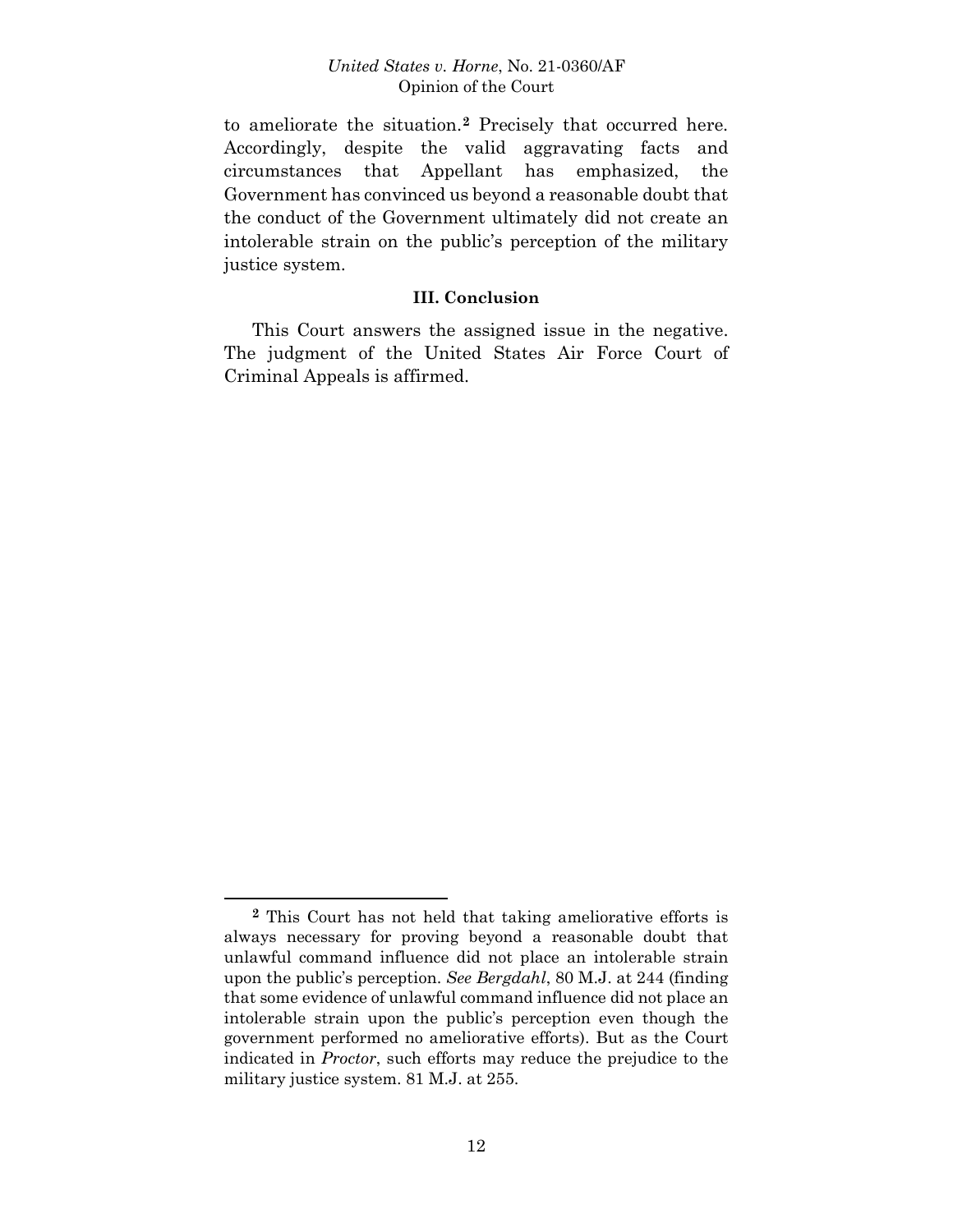Senior Judge RYAN, concurring in the judgment.

I agree with the majority that there was no prejudice to the accused in this case. I write separately to express my continued opinion that that ends the inquiry with respect to unlawful command influence (UCI). In my view, an appellant must show actual prejudice under Article 59(a), Uniform Code of Military Justice (UCMJ), 10 U.S.C. § 859(a) (2012), to prevail on a claim of UCI. *United States v. Boyce*, 76 M.J. 242, 254 (C.A.A.F. 2017) (Ryan, J., dissenting). Congress agrees, and after this Court's opinion in *Boyce*, which found "apparent" UCI while acknowledging there was no prejudice to the accused, *id*. at 250, it amended Article 37, UCMJ, 10 U.S.C § 837, to make even more clear that an appellant must prove actual prejudice to prevail on a claim of UCI. National Defense Authorization Act for Fiscal Year 2020, Pub. L. No. 116-92, § 532(a)(2), 133 Stat. 1198, 1359–60 (2019). After the 2019 revisions, Article 37, UCMJ, now states: "No finding or sentence of a court-martial may be held incorrect on the ground of a violation of this section *unless the violation materially prejudices the substantial rights of the accused*." Article 37(c), UCMJ, 10 U.S.C. § 837(c) (2018 & Supp. I 2019–2020) (emphasis added). As two lower courts have already concluded, this revision codified the approach of the dissent in *Boyce*, 76 M.J. at 256 (Ryan, J., dissenting). *See*, *e.g., United States v. Gattis*, 81 M.J. 748, 754–55 (N-M. Ct. Crim. App. 2021) (stating that the revisions to Article 37 "vitiate the prior apparent UCI intolerable strain/disinterested observer" test (internal quotation marks omitted) (citation omitted)); *United States v. Alton*, No. ARMY 20190199, 2021 CCA LEXIS 269, at \*13–14 n.5, 2021 WL 2232100, at \*5 n.5 (A. Ct. Crim. App. June 2, 2021) (unpublished) (same).

Moreover, the intolerable strain/disinterested observer test this Court strove mightily to clarify in *Boyce*, is a judicially crafted doctrine, wholly unmoored from the text of Article 37, UCMJ, which leads to ludicrous results. *See United States v. Barry*, 78 M.J. 70, 78 (C.A.A.F. 2018) (holding that even *unintentional* apparent UCI is prohibited by Article 37, UCMJ).

While adhering to the precedent of this Court, the majority's opinion perpetuates the myth that the test for apparent UCI can be applied objectively. It is not an objective test. Rather, the "disinterested observer" test has always been "a cover for a military judge to rule in accordance with his own personal views on the fairness of a court-martial." Brief for Protect Our Defenders as Amicus Curiae at 10, *United States v. Horne*, No. 21-0360 (C.A.A.F. Feb. 14, 2022). As Judge Stucky pointed out in his dissent in *Boyce*, "it is difficult to understand